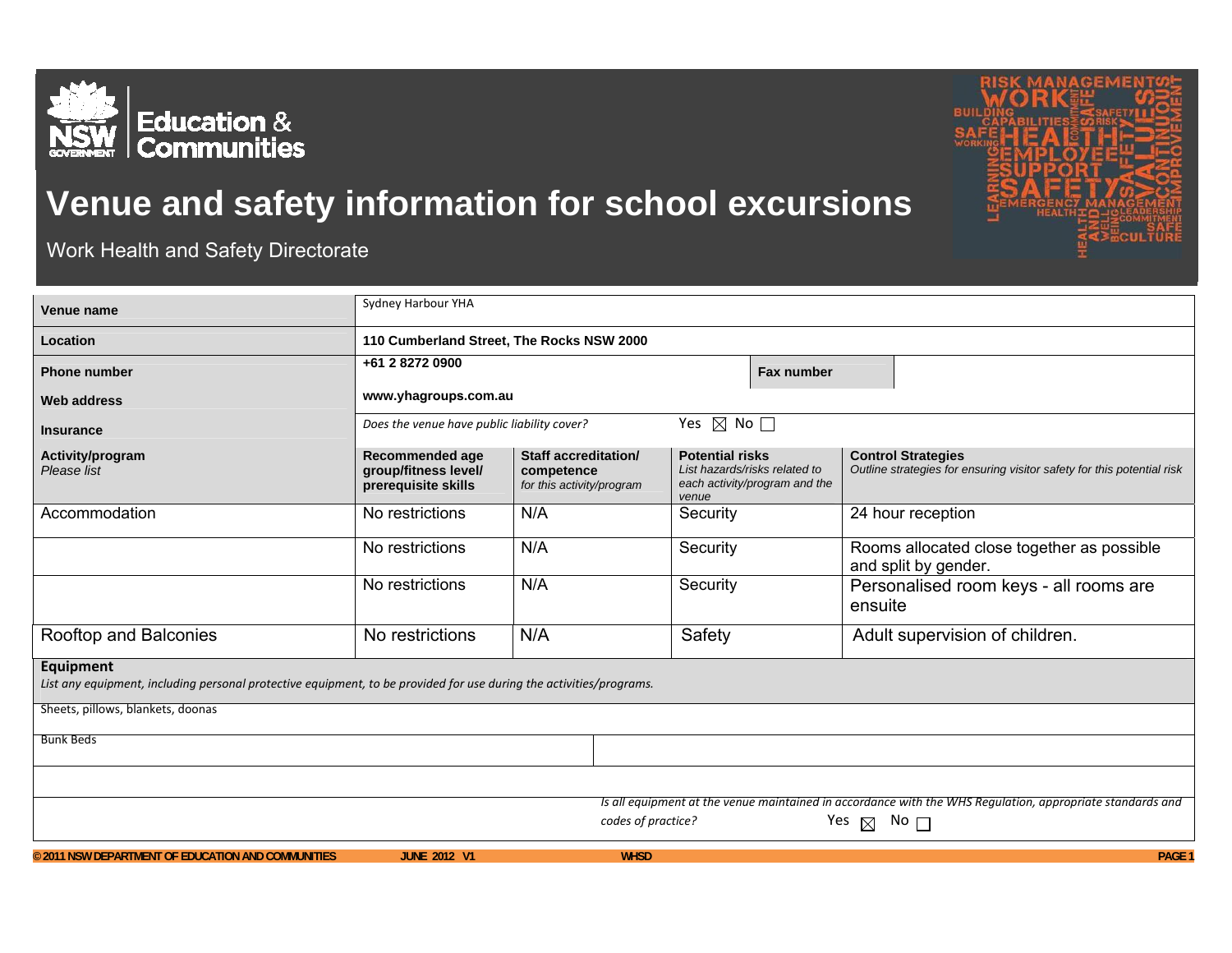| Other requirements<br>Where relevant, list other requirements such as                                                              | All bedding provided, we recommend towels be brought but can also be hired - this must be booked prior to arrival.                                                                                                    |                                                              |  |  |  |
|------------------------------------------------------------------------------------------------------------------------------------|-----------------------------------------------------------------------------------------------------------------------------------------------------------------------------------------------------------------------|--------------------------------------------------------------|--|--|--|
| clothing, footwear and sun screen that participants<br>are required to bring. Indicate if any items are                            |                                                                                                                                                                                                                       |                                                              |  |  |  |
| provided by the venue                                                                                                              |                                                                                                                                                                                                                       |                                                              |  |  |  |
| <b>Supervision/services</b><br>List services provided by venue including briefings,<br>guided tours, supervision of activities etc | Group leader briefing to be given by venue staff at check in. Entire group briefing available upon request.                                                                                                           |                                                              |  |  |  |
|                                                                                                                                    | Meals to be served by venue staff in the groups dining room. Staff are briefed on any special group requirements and have had appropriate food<br>handling training.                                                  |                                                              |  |  |  |
|                                                                                                                                    | Are access to and egress from the premises safe and without risk to health?                                                                                                                                           | Yes $\boxtimes$<br>No                                        |  |  |  |
| Access                                                                                                                             | Is the venue wheelchair accessible?                                                                                                                                                                                   | Yes $\boxtimes$ No $\square$                                 |  |  |  |
|                                                                                                                                    | Are disabled toilets available?                                                                                                                                                                                       | Yes $\boxtimes$ No $\square$                                 |  |  |  |
|                                                                                                                                    | Are emergency procedures in place in the venue?                                                                                                                                                                       | Yes $\boxtimes$ No $\square$                                 |  |  |  |
| <b>Emergencies</b>                                                                                                                 | Are employees and others undertaking work (including volunteers) trained to deal with emergency situations?                                                                                                           |                                                              |  |  |  |
| <b>Construction/ Maintenance/ Repair</b>                                                                                           |                                                                                                                                                                                                                       | Yes $\boxtimes$ No $\square$<br>Yes $\boxtimes$ No $\square$ |  |  |  |
|                                                                                                                                    | Are licensed personnel used for all construction, maintenance and repair work?                                                                                                                                        |                                                              |  |  |  |
| <b>First Aid</b>                                                                                                                   | Are first aid kits available for each activity?                                                                                                                                                                       | Yes $\boxtimes$ No $\square$                                 |  |  |  |
|                                                                                                                                    | Is there a trained first aid officer at the venue?                                                                                                                                                                    | Yes $\boxtimes$ No $\square$                                 |  |  |  |
|                                                                                                                                    | Is a first aid room available?                                                                                                                                                                                        | Yes $\Box$ No $\boxtimes$                                    |  |  |  |
| <b>Child-related employment</b>                                                                                                    | Are employees and others undertaking work (including volunteers) of your organisation engaged in child-related employment as defined by the                                                                           |                                                              |  |  |  |
|                                                                                                                                    | Commission for Children and Young People Act 1998?                                                                                                                                                                    | Yes $\Box$ No $\boxtimes$                                    |  |  |  |
|                                                                                                                                    | If yes, which Approved Screening Agency in NSW has registered your organisation as a child-related employer for the purpose of employment screening?                                                                  |                                                              |  |  |  |
|                                                                                                                                    | If your organisation is registered with an Approved Screening Agency in NSW,<br>Have all employees and others undertaking work (including volunteers) undergone employment screening?                                 |                                                              |  |  |  |
|                                                                                                                                    |                                                                                                                                                                                                                       | Yes $\Box$ No $\boxtimes$                                    |  |  |  |
|                                                                                                                                    | Have all employees and others undertaking work (including volunteers) completed an Applicant Declaration and Consent form?<br>Yes $\Box$ No $\boxtimes$                                                               |                                                              |  |  |  |
|                                                                                                                                    |                                                                                                                                                                                                                       |                                                              |  |  |  |
|                                                                                                                                    | If unsure about the status of your organisation or these legislative requirements, contact should be made with the Employment Screening Unit of the NSW<br>Department of Education and Communities on (02) 9836 9200. |                                                              |  |  |  |

Please note that the information provided above was current as at the date above. It has been provided by the venue to assist employees in their risk management planning for excursions. If further information is required please directly contact the venue. If this information changes, the venue will advise the Department of Education and Communities and **provide an update.**